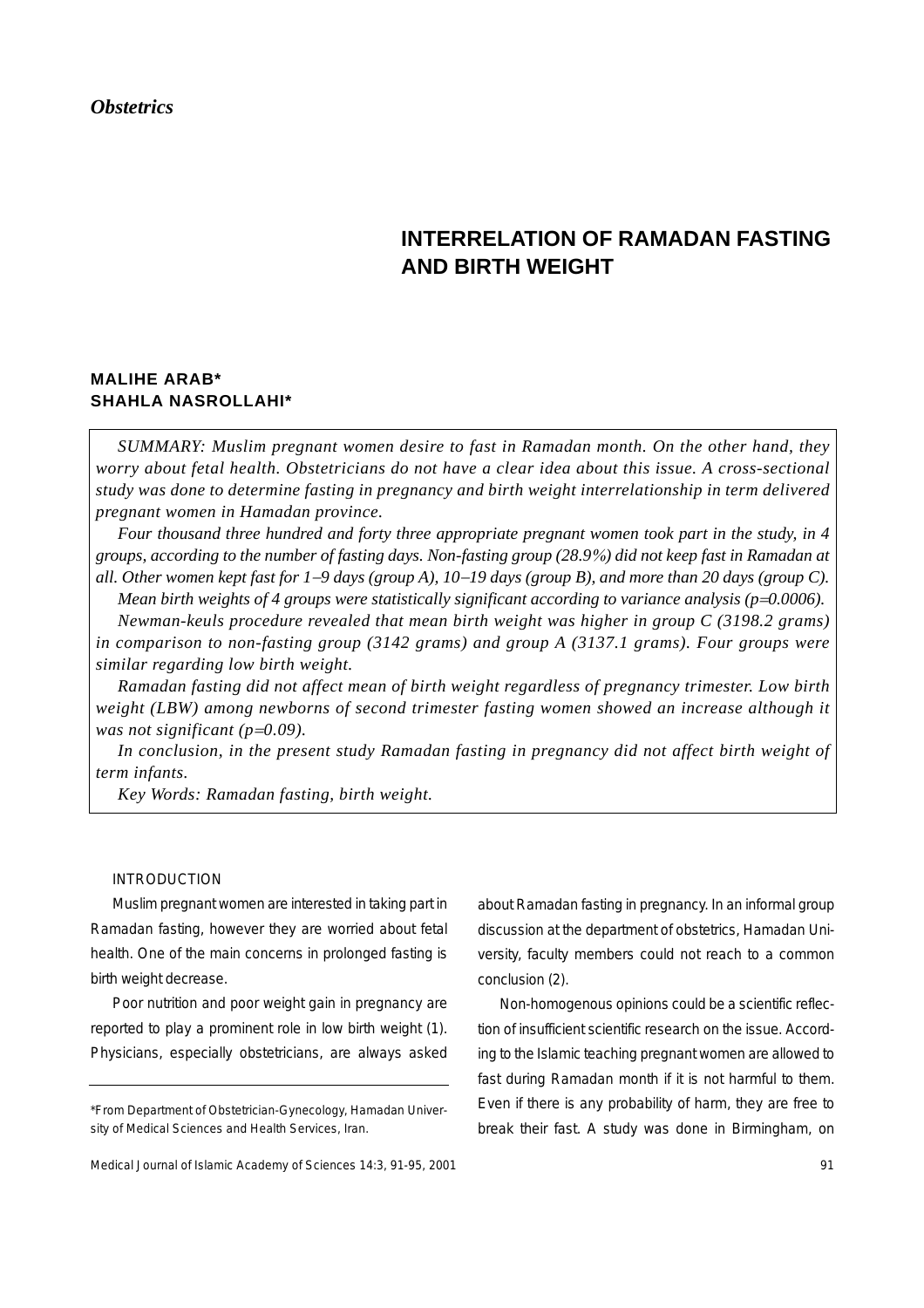13351 full term infants of Asian Muslim women, in comparison with two homogenous aged controlled non-Muslim groups. The study revealed that fasting did not affect mean birth weight in any trimester of pregnancy. Low birth weight (LBW) incidence in second trimester fasting showed a non-significant increase in comparison to controlled groups (3).

In another study in Malaysia, 477 out of 605 pregnant women had a history of fasting in their pregnancy, after control of confounders, non-fasting group and fasting groups showed non-significant difference regarding pregnancy weight gain and birth weight (4).

The present study was planned to determine interrelationship of fasting in pregnancy and birth weight in full term deliveries of Hamadan province.

#### MATERIALS AND METHODS

It was a cross sectional study in full term pregnant women delivering in one of the Hamadan City Hospitals, or delivery facility centers of Hamadan province which started just after the month of Ramadan in 1999 and continued for up to 9 months.

Excluding criteria were twins or multiple pregnancy, premature labor, pregnancy induced hypertension, coexisting systemic disease such as diabetes, hypertension, epilepsy and so forth.

Four thousand three hundred and forty three pregnant women took part in the study and were asked about fasting and the numbers of fasting days. They were divided into 4 groups based on the number of fasting days: non-fasting group, group A (1−9 days), group B (10−19 days), and group C (more than 20 days).

Gestational age while fasting was calculated based on last menstrual period and thus women were put into 3 groups of first, second, and third trimesters.

Heights and weights of mothers were measured to determine their body mass index (BMI). In order to find out pregnancy BMI, the number of 10 (estimated average weight gain of pregnancy) was subtracted from the number of the mother's weight. BMIs of the women were classified in 3 groups: under weight (BMI<18.5), average (BMI=18.5-24.9), and overweight (BMI>25).

Other necessary demographic and obstetric information were filled in the questionnaire. Birth weight was measured by gram and newborns weighing less than 2500 grams were described to be low birth weight. Data input and analysis were done by EPI Info 6 and SPSS.

Comparisons of quantitative variables between groups were done by one-variable variance analysis and different means were distinguished by Newman-keuls procedure. The level of significance was  $\alpha$ =0.05.

#### RESULTS

Age of the pregnant women was in the 14−45 age range with a mean of  $24.6 \pm 5.5$  (S.D.). Mean of parity was 2.1 ± 1.5 and range of 1−11. Mean birth weight was 3167.4 ± 499 grams and range of 1500−5000 grams. LBW was seen in 6.35 and the newborns were male in 52.6% of cases.

Non-fasting group was 1257(28.9%). In fasting women, groups A, B, and C were 752(17.3%), 590 (13.6%), and 1744(40.2%). During in their pregnancy they kept fasting for (1−9), (10−19), and (more than 20) days respectively.

Range of fasting days was 1−45 days. Some women fasted during their first trimester (31%), some during their second trimester (39.1%), and others during their third trimester (29.9%) in Ramadan month (Table 1).

Frequency of fasting was significantly different according to gestational age in Ramadan month. That is, 77.4% of first trimester pregnant women kept on fasting while the percent decreased to 64.8% in third trimester (p<0.000001, Table 1).

Table 1: Frequency of fasting trend according to trimester of pregnancy in full term pregnant women in Hamadan **Province** 

|                  | Fasting<br>$(n=3086)$ | Non Fasting<br>$(n=1257)$ |
|------------------|-----------------------|---------------------------|
| First trimester  | 957 (77.4)            | 280 (22.6)                |
| Second trimester | 1207 (71.7)           | 747 (28.3)                |
| Third trimester  | 922 (64.8)            | 500 (35.2)                |

 $(x^2 \text{ test }$ , p< 0.00001)

Numbers are presented as frequency (%).

92 Medical Journal of Islamic Academy of Sciences 14:3, 91-95, 2001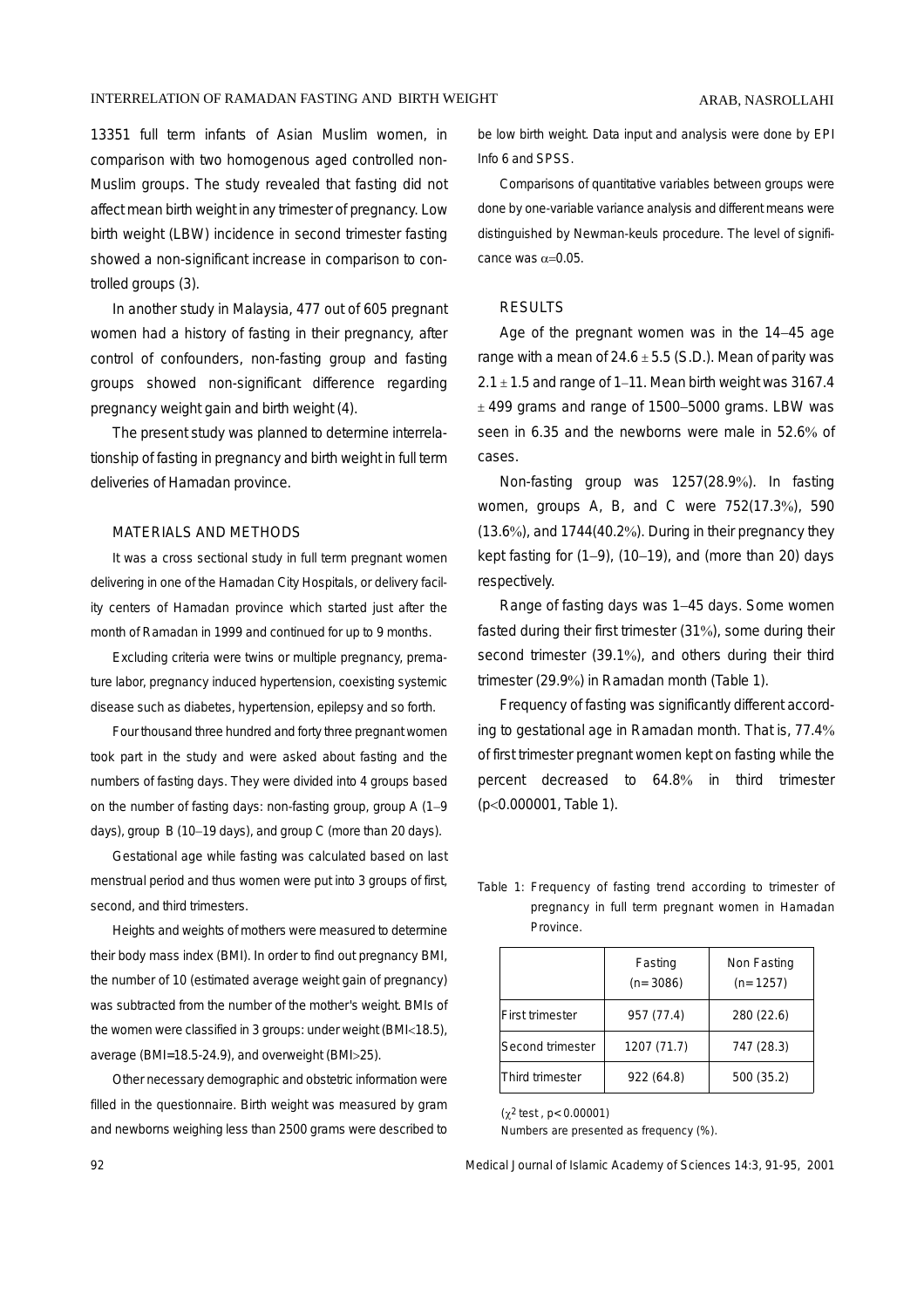|                            | Non-fasting<br>$(n = 1257)$ | $1-9(A)$<br>$(n = 752)$ | $10-19(B)$<br>$(n = 590)$ | 20 or more (C)<br>$(n = 1744)$ |
|----------------------------|-----------------------------|-------------------------|---------------------------|--------------------------------|
| Age (year)                 | $24.8 \pm 5.8$              | $24.1 \pm 5.2$          | $23.9 + 5.1$              | $25 + 5.4$                     |
| Gestational age<br>(month) | $4.7 + 2.2$                 | $5 + 2.4$               | $5.9 + 2.3$               | $5.7 + 2.3$                    |
| Parity                     | $2.4 \pm 1.6$               | $2 + 1.4$               | $1.8 \pm 1.2$             | $2.1 \pm 1.4$                  |
| Birth weight (g)           | $3198.2 \pm 486.7$          | $3168.8 + 513.5$        | $3137.1 + 522.6$          | $3142 + 492.8$                 |

Table 2: Comparison of 4 groups of term pregnant women characteristics based on fasting days.

Non-fasting, A, B, and C groups were significantly different regarding mean gestational age in Ramadan month, age, parity, and birth weight (Table 2).

Highest mean of gestational age belonged to group A (5.9 months) and lowest to group C (4.7 months).

The lowest mean maternal age was observed in group A (23.9 years) and the highest in non-fasting group (25 years).

Lowest mean parity was recorded in group A (1.8) and the highest in group C (2.4).

The lowest mean birth weight was seen in group A (3137.1 grams) and the highest in group C (3198.2 grams). The difference of mean birth weight was significant between non-fasting (3142 grams) and group C (p=0.002) and it was significantly meaningful between groups A and C (p=0.005), too.

Frequency of LBW in 4 groups, non-fasting, A, B and C, were 6.5%, 7.8%, 6.1% and 5.5%, respectively. Their differences were not statistically significant.

Frequency of BMI and newborns' sex were not statistically significant between 4 groups. Means of fasting days in first, second, and third trimester were 21.5, 20.1, and 16 days (p<0.0001) and their mean birth weights were 3187.5, 3174.7, and 3171.2 grams with no significant differences. Frequency of LBW in fasting of first trimester (4.9%), second trimester (7.5%), and third trimester (5.9%) and non-fasting group (6.5%) was not significantly meaningful (p=0.09), although worthy of attention (Table 3).

Frequency of overweight mothers in non-fasting group

Medical Journal of Islamic Academy of Sciences 14:3, 91-95, 2001 **93** and the state of the state of the state of the state of the state of the state of the state of the state of the state of the state of the state of the s

(41.8%) and fasting groups in first, second, and third trimesters were 46.6%, 40.1% and 39.5%, respectively. The differences of BMI between groups were significant (p<0.005, Table 3). The difference of LBW frequency according to parity and BMI was significant add to maternal age, non-significant. LBW in primiparous, parity of 2−4, and parity of more than 5 were 7.8%, 5.3%, and 3.9%, respectively (p=0.001).

Frequency of LBW in under weight, average, and overweight women were 11.3%, 7.3%, and 4.6%, respectively (p<0.0001).

The frequency of LBW in 19 or less, 20−29, and 30 or more years were 7.8%, 6%, 5.7%, respectively.

The frequency of LBW in males was less than females (5.3% versus 6.6%). The difference was not significant in the level of  $\alpha$ =0.05 (p=0.078).

#### **DISCUSSION**

In our study history of fasting in pregnancy was observed in 71% of women, highlighting a great desire of Muslim pregnant women to keep fasting in Ramadan, the holy month.

Range of fasting days was 1−45 days indicating recommended fasting in the month before Ramadan or wish to fulfill missed fasting days of years before.

The frequency of women's trend to fast was more in the first trimester and less in the third trimester. It might be due to not being aware of their pregnancy in the first trimester and so most of them kept fasting. On the other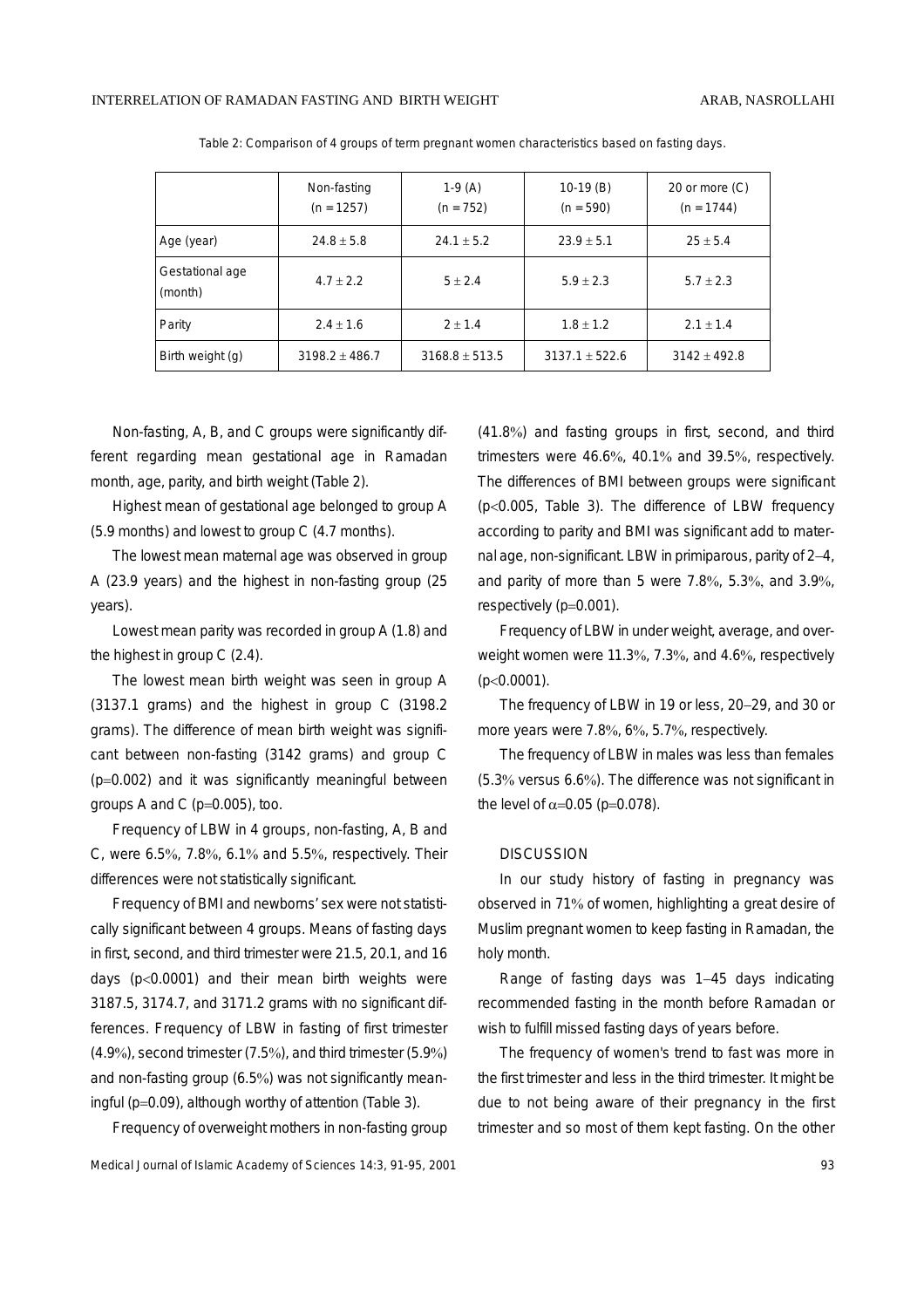|            |             | Non-fasting<br>$(n=1257)$ | First T. Fasting<br>$(n=957)$ | Second T. Fasting Third T. Fasting Meaningful level<br>$(n=1207)$ | $(n=922)$ | $(\chi^2$ test) |
|------------|-------------|---------------------------|-------------------------------|-------------------------------------------------------------------|-----------|-----------------|
| <b>BMI</b> | Underweight | 30(2.4)                   | 26(2.7)                       | 29(2.4)                                                           | 21(2.3)   |                 |
|            | Average     | 701(55.8)                 | 484(50.7)                     | 694(57.5)                                                         | 537(56.2) | p<0.0005        |
|            | Overweight  | 525(41.8)                 | 445(46.6)                     | 483(40.1)                                                         | 364(39.5) |                 |
|            | LBW         | 82(6.5)                   | 47(4.9)                       | 90(7.5)                                                           | 54(5.9)   | $NS (p=0.09)$   |

Table 3 : Comparison of fasting and non-fasting term pregnant women based on the trimester of pregnancy.

\*BMI: Body Mass Index (in three cases were unknown) Numbers are presented as frequency (%) NS: Not significant

hand more overweight BMIs were observed in the first trimester fasting pregnant women.

Mean birth weight of non-fasting and fasting groups in the first, second, and third trimesters were not significantly different, indicating no interrelationship of fasting and birth weight in any trimester.

The frequency of LBW (if fasting) during the second trimester revealed an increase although not significant in comparison to the first and third trimesters and non-fasting group.

Most cases of LBW of fasting pregnant women were observed in the second trimester and the least in the first trimester. Regarding nearly similar mean fasting days in the first and second trimesters, the difference would be due to higher BMI of first trimester fasting women. As mentioned in the results, the frequency of LBW in overweight BMI was the least.

The study of Birmingham revealed no effect of fasting in pregnancy on mean birth weight in different stages of pregnancy. LBW frequency in fasting of the second trimester revealed a non-significant increase in comparison to the control groups (3).

A study in Yemen on 2561 parturients showed that 90.3% of women fasted in Ramadan month of their last pregnancy. There was no relation between number of fasting days and LBW (5).

In the present study mean birth weight based on fasting days was significantly different. The highest mean birth weight was observed in the fasting group of 20 or more days and the lowest in the 1−9 days group. The maximum difference was 61 grams, and this was clinically non-significant. Four groups (non-fasting, A, B, and C) were compared according to maternal age and parity which could affect birth weight. Although the difference was statistically significant, it was not clinically worthy of attention. For instance, maximum mean difference was one year in age and 0.6 in parity. We can not be negligent to large sample size role in highlighting and asking minor meaningful differences. The frequency of other confounder variables such as newborn sex and before pregnancy BMI was not significantly different in 4 groups. The four groups did not revealed significant difference in LBW.

Our results are similar to the study of Malaysia. In the Malaysia study on 605 women controlled for confounding factors, birth weight was not significantly different for fasting and non-fasting groups (4).

In conclusion, fasting in pregnancy does not decrease mean birth weight and LBW is not related to the number of fasting days.

Fasting in the second trimester should be decided on, with regard to the BMI of the period before pregnancy.

#### REFERENCES

1. Cunningham FG, Gant NF, Leveno KJ, Gilstrap III LC, et al Williams Obstetrics, 21st Ed, McGraw Hill, USA, 2001.

94 Medical Journal of Islamic Academy of Sciences 14:3, 91-95, 2001